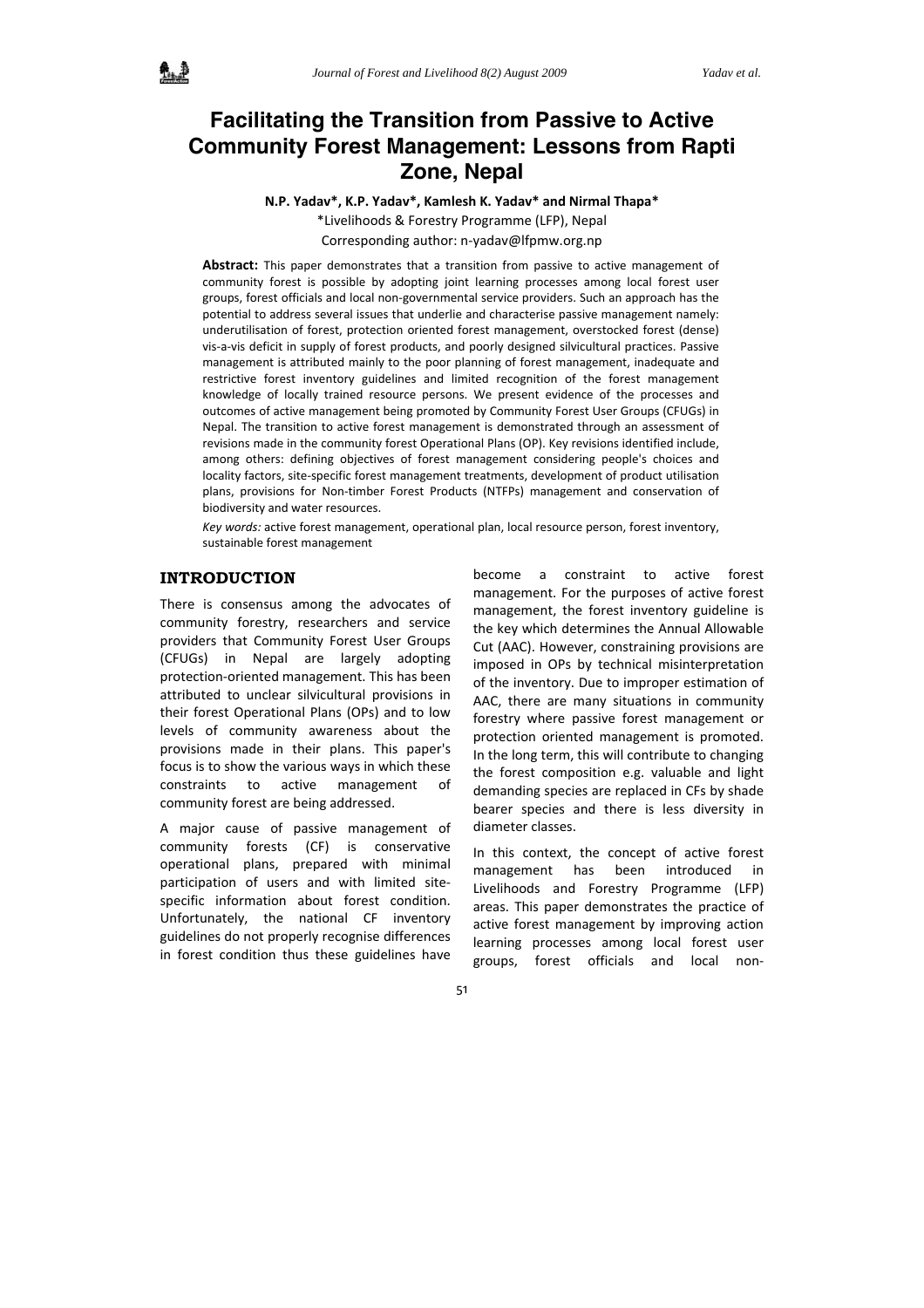governmental service providers. The existing practice of active forest management follows the principles of Sustainable Forest Management (SFM).

The objective of this paper is to share our experiences of active forest management and of our attempts to address the constraints imposed by the forest inventory guidelines. We also explore several observations and studies related to forest management practices in the LFP area and analyse the factors that affect SFM. Firstly, the general concept of active forest management in the context of community forestry is discussed followed by a justification for writing this paper. Then follows a description of our methodology. Part four covers LFP's approach to active forest management with the results and discussions which form the core of the paper. This is followed by distillation of learning in part five whilst part six gives conclusions and recommendations to further promote active community forest management in the light of current issues and debates.

## **BACKGROUND**

The last three decades of the community forestry programme have emphasised group formation, handing over of national forests and protection by limiting the utilisation of forest resources. This was mainly because degraded and poor forests were handed over, and many CFUGs were reluctant to cut green trees in their CF. Even where CFUGs did receive forests in good condition with mature trees, protection became the sole objective resulting in passive management. The silvicultural treatments mentioned in most OPs do not include the required level of operations to promote SFM ‐ including the optimum levels for forest product harvesting. Over the last few years community forestry has entered a utilisation phase that could result in CFs becoming one of the major sources of timber in future. Analysis shows that CFs could potentially produce more timber than Nepal can consume, hence, export of timber to

international markets could significantly increase Nepal's national revenue.

The Master Plan for the Forestry Sector (MPFS 1988) strategically mentioned the need to promote community forestry particularly in middle hills by handing over patches of national forest to local communities to fulfil their basic forest product needs. The Government of Nepal (GoN) mostly handed over barren and depleted forests as CFs necessitating intensive care and protection during the initial period after handover. The CFUGs focused more on protection so that even those with productive forest, became protection oriented leaving the growing stock to accumulate. Yadav *et al.* (2003) recognised that the main problem in hill CFs is under‐utilisation of forest resources at the cost of the livelihoods of local people, the national economy and often adjacent national forests. Since many CFs are still protection oriented, the community forestry programme has been challenged and its success questioned by commentators e.g. Nurse *et al.* (2004). In the field it is observed that most OPs are protection oriented, and user groups make only minimum use of their CFs to meet their needs by removing shrubs, dead, dying trees, and by cutting branches. Thus they just meet their subsistence needs but do not utilise the full productive potential of the forests. Furthermore, protection-oriented CF management restricts access of poorer households to fodder and fuelwood (Yadav *et al.* 2003).

Forest legislation has made the preparation of OPs mandatory before handing over government forests to CFUGs. However, the management prescriptions in most OPs are very conservative (Acharya 2002, Kanel and Kandel 2004, Shrestha and Amatya 2000). Although the Forest Act (1993) has legitimised CFUGs as managers and users of CFs under the guidance of OPs developed by themselves, many CFUGs put emphasis on protection and less on actual management (Branney and Yadav 1998). Most OPs lack adequate provision for silvicultural prescriptions according to forest type and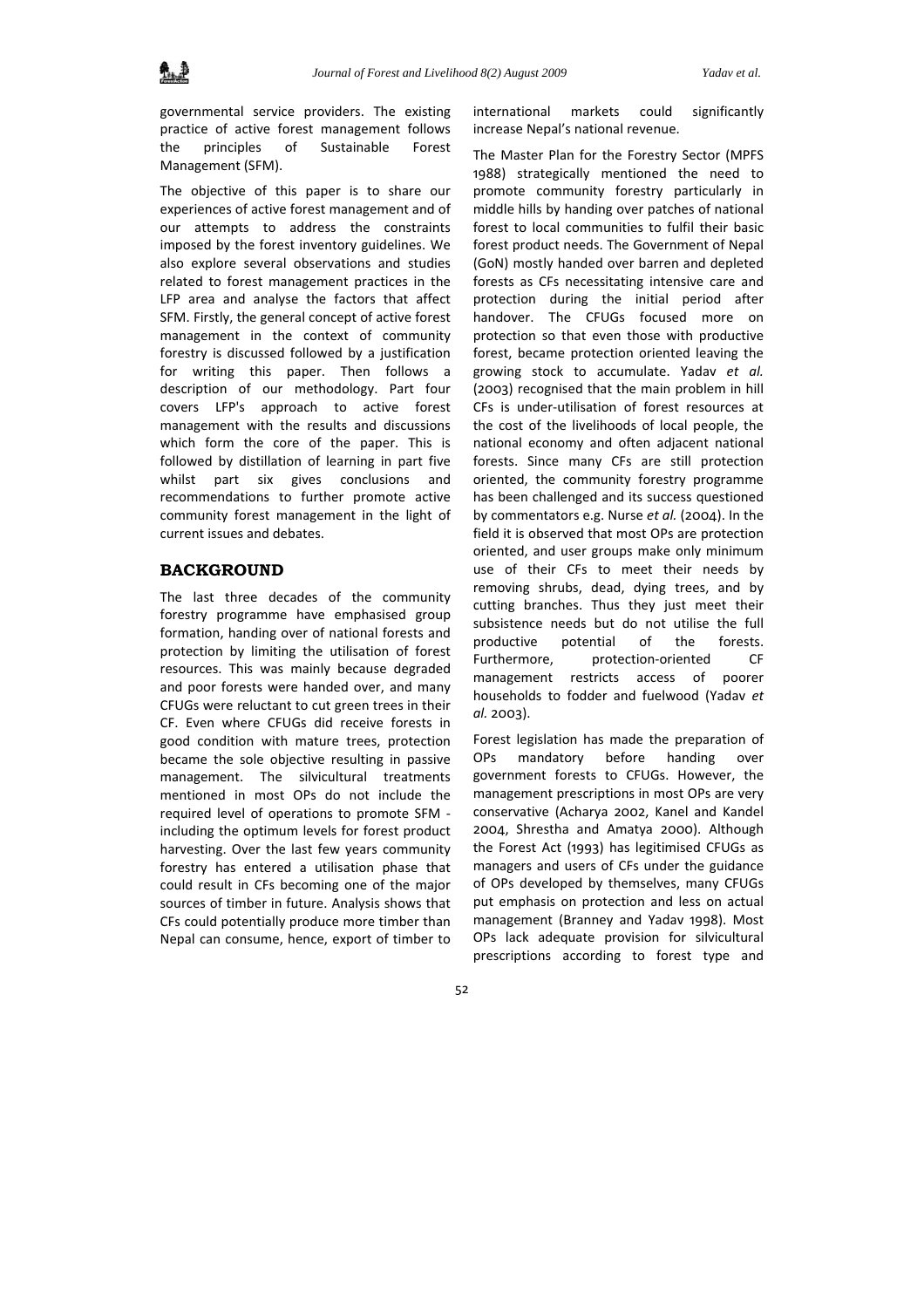stocking. They simply mention the harvesting activities for each forest block and the time frames but lack any mention of required silvicultural inputs. Also, the silvicultural systems prescribed in their operational plans largely focus on timber production.

The Timber Improvement and Silvicultural Component (TISC) under the Department of Forest (DoF) has produced an ecological map of Nepal, but its use has been limited to extension only. Suwal (2004) highlights the importance of these maps and suggests that the use of ecological and district forest maps can be a breakthrough for appropriate planning in the management of CFs. Shrestha and Amatya (2000) stated that after years of protection, CFs have increased their growing stock and hence have potential to increase their product yields. It has been estimated that the economic benefits of active management of CFs would be more than four times greater than the benefits from passive management (Shrestha and Amatya 2000).

The DoF has prepared CF Guidelines as well as CF Inventory Guidelines to facilitate the process for preparing CFUG Constitutions and OPs. The CF Inventory Guidelines, revised in 2004/05 are being implemented by DFOs and other agencies involved in CF development. However, the agencies involved in their implementation have not reflected sufficiently on technical and political constraints in preparation, implementation and revision of OPs in order to make them more user-friendly and practical. LFP has been supporting the implementation of these guidelines with some modifications together with Range Post (RP) staff and Local Resource Persons (LRPs) at field level. Further, LFP Mid‐west is practicing an active forest management joint action‐learning process together with government officials and Non‐ governmental Organisations (NGOs) involved in the forestry sector.

The GoN has identified the role of Non-Government Service Providers (NGSPs) in the implementation of the community forestry programme (now mentioned in the 10th 5‐Year

Plan and the current Interim 3‐Year Plan) and the Ministry of Forest and Soil Conservation (MFSC) prepared NGSPs Guidelines. Several organisations such as LFP, the Biodiversity Sector Programme – Siwalik and Terai (BISEP‐ ST), the Forest Partnership Program (FPP) of Care Nepal, the Nepal Swiss Community Forestry Programme (NSCFP) have been supporting local NGOs to implement forestry activities. The involvement of local NGOs has been done in many ways: a) supporting DoF in programme implementation, b) capacity building of local institutions involved in forestry, c) the development of LRPs, and d) facilitating the process of decentralization. LFP has been supporting the DoF community forestry programme implementation by involving local LRPs through NGOs for social mobilization as well as for technical support for OP preparation and implementation. The role of LRPs has been widely accepted by both District Forest Offices (DFOs) and CFUGs.

#### **METHODOLOGY**

This paper has been prepared based on a literature review; on reflections and analysis of the practices from the LFP areas; on conclusions from various joint forums; on analysis of OPs (new and old); on analysis of provisions of the CF Inventory Guidelines; on results from demonstration plots and on experiences of forestry professionals working in the area.

This paper draws heavily on the provisions mentioned in the OPs of a sample of 302 CFUGs and on findings of technical review workshops and action research initiated since the start of LFP in 2001.The paper is also based on various minutes/decisions made by CFUGs when implementing their OPs particularly those concerning silvicultural practices. The process of OP revision to improve silvicultural practices is also highlighted. Data analysis from various demonstration plots along with analysis by forestry professionals are integral parts of this paper. In addition, common understandings amongst various stakeholders about active forest management and the process of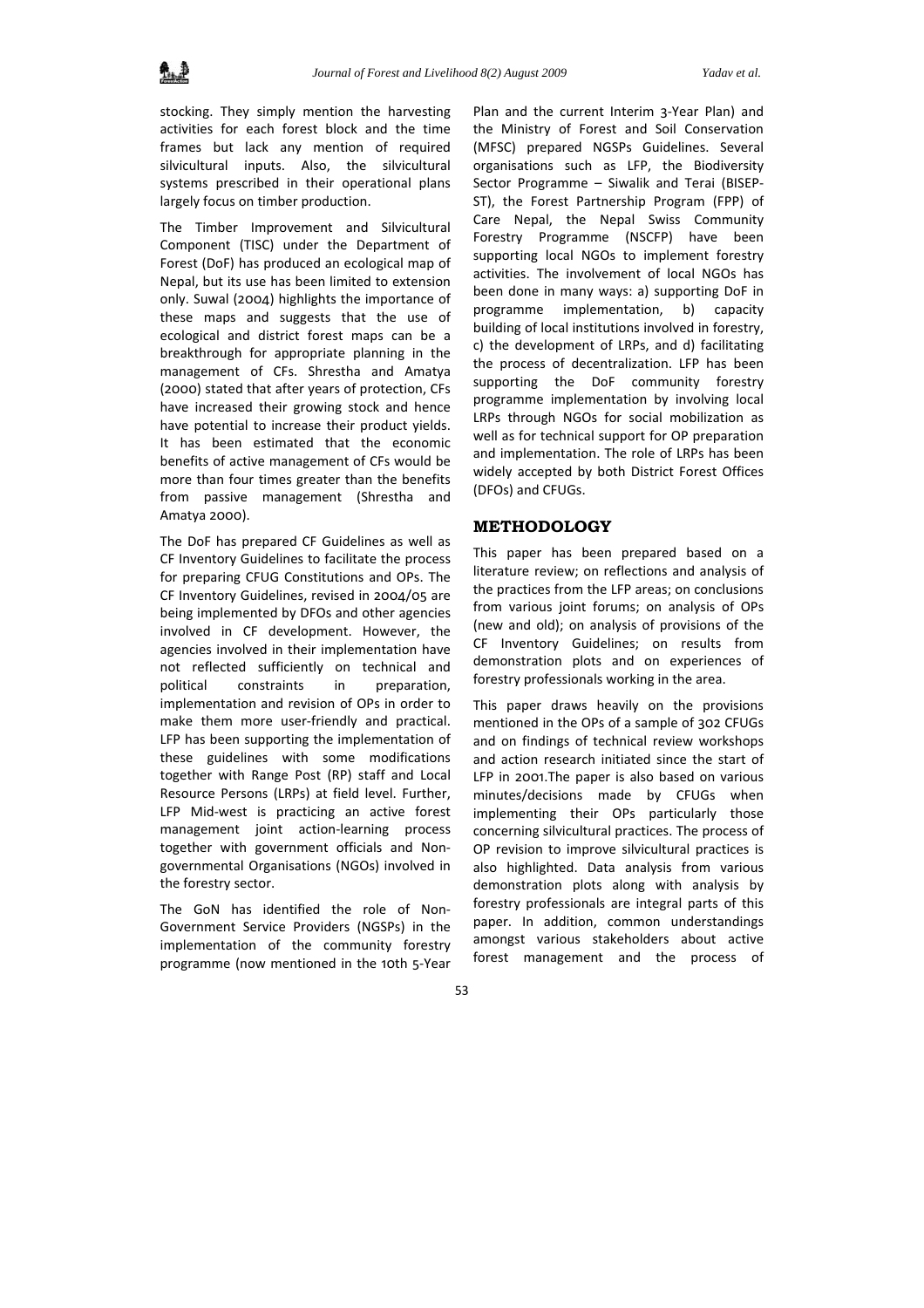mobilising the LRPs to provide technical support to CFUGs have also been taken as empirical bases for our paper.

This paper includes information received during discussions with CFUGs about their management objectives and classification of their forest crops into saplings, poles and trees (as stated in the guidelines) even though these may not have been applicable from a management point of view nor congruent with local forest use patterns.

## **UNDERSTANDING ACTIVE FOREST MANAGEMENT**

Principally and legally, forest users are organised to manage forest resources collectively for the conservation and optimum utilisation of their forest. The aim of active forest management is to obtain optimum levels of desirable forest products through the application of appropriate silvicultural systems as specified in the OPs. This means that forest users need to conduct silvicultural operations regularly and in planned ways to achieve the defined objectives of forest management. Active forest management is a process which requires active involvement of CF users to implement their OPs. It is based on the principles of SFM but gives space for incorporation of local needs and aspirations. It uses a participatory forest management approach with adaptation of pure, theoretical scientific management prescriptions to make them more CFUG friendly.

Legally CFUGs should prepare and implement their own forest OPs with necessary technical support coming from forest technicians. In practice, forest technicians often prepare the OPs with only limited levels of communication with local elites and usually less with other users. This reduces ownership by CFUGs of the OP and its implementation and, in consequence, many CFUGs consider the OP as a legally required document rather than one to be followed in an operational sense.

The CF is managed by users to fulfil their economic and environmental needs. Forest products include fuelwood, grass, fodder, leaf litter, timber and animal bedding materials. Besides these, users are equally concerned with the protection of soil, water and other valuable resources such as NTFPs and naturally regenerated plant species in the community forest. People‐oriented forest management implies that forest management objectives are based on peoples' needs and that forest development activities are carried out by the users (Yadav 2004). The CF management combines current scientific and conventional knowledge of forest management and is necessary for the long‐term supply of forest products to benefit CFUG members. Such benefits are only possible with regular supplies of forest products which meet users needs and also generate a regular income from the marketing of any surplus.

In the process of community forestry development, so-called 'second-generation issues' need to be addressed by approaches such as SFM, good forest governance and livelihoods improvement. These are all necessary to ensure the sustainability of the community forestry programme. However, this paper concentrates on the prospects and practices of active forest management for contributing to SFM and on the active role of CFUGs in managing their CF resources and meeting their varied demands. Together these constitute the objectives of forest management and defines the term 'Active Forest Management'.

## **The Active Forest Management Process in Livelihoods and Forestry Programme Areas**

Livelihoods and Forestrey Programme Mid‐west has been practicing field based coaching for CFUGs to promote active forest management. This has shown positive results and has created an opportunity to learn from demonstration plots that were previously established in CFs for different purposes. This includes the effects of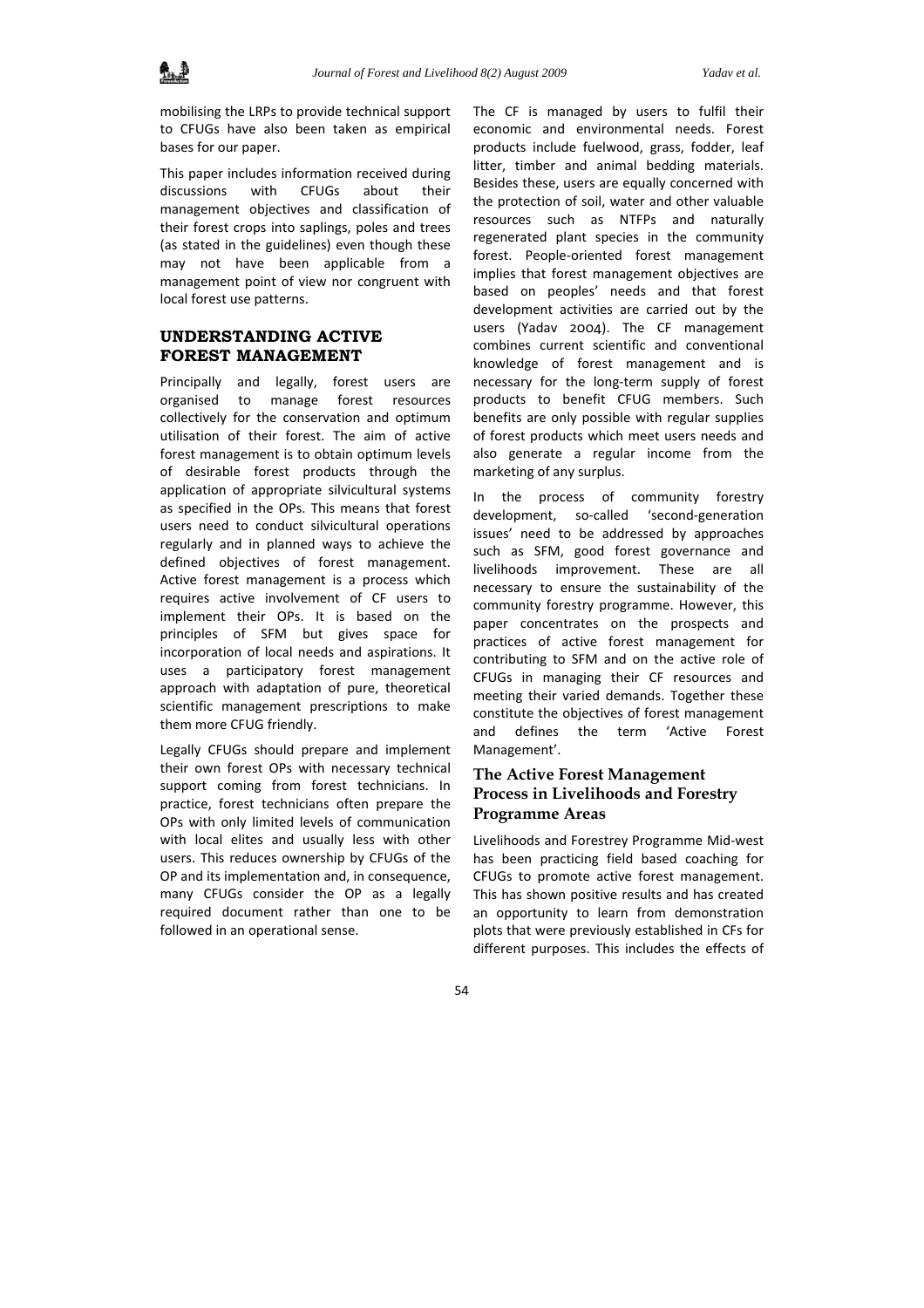plot management for different objectives. Although the effects of thinning and coppicing operations have shown positive results on the ground, there is a lack of an institutionalised documenting system and only a few demonstration plots were properly established with defined silvicultural operations and by maintaining a regular measurement records. This process is gradually eliminating protection‐ oriented perceptions and practices of CFUGs through 'learning by doing' and through demonstration effects.

## **Establishment of Demonstration Plots**

Data from a demonstration plot established in Rapti CF (Dang District) in 2000 in site quality‐II of pole‐stage Sal forest is given in Table 1. This shows that stand growth in the control plot and in plots with different silvicultural treatments differs significantly, with all treated plots sharing marked increase in mean basal area. In addition, since products are annually extracted from plots with silvicultural treatment, users are able to get additional benefits. Plot 3 (with widest spacing) has the highest annual growth for every measurement. Once this result was shared with CFUGs, it helped to accelerate silvicultural treatments in CFs.

| Demo plot<br>characteristics | Percent mean annual growth in<br>basal area in different periods |         |         |  |  |  |
|------------------------------|------------------------------------------------------------------|---------|---------|--|--|--|
|                              | 2000-02                                                          | 2002-08 | 2000-08 |  |  |  |
| Plot 1, 2x2 m<br>spacing     | 19.0                                                             | 6.2     | 10.9    |  |  |  |
| Plot 2, 3x3m<br>spacing      | 17.0                                                             | 7.4     | 11.5    |  |  |  |
| Plot $3,4x4m$<br>spacing     | 20.6                                                             | 12.0    | 17.5    |  |  |  |
| Plot 4, control              | 14.7                                                             | 4.3     | 9.8     |  |  |  |

**Table 1: Results and Trend of Growth**

In the initial two years the annual increment is higher than in other years and the Mean Annual Increment (MAI) in the period between 2000‐ 2008 is greater than 2002‐2008.

The revised 'Guidelines for Community Forestry Development Programme' requires a forest inventory, a growing stock estimate, the calculation of the MAI and the calculation of an annual harvestable amount of different forest products or AAC. However, with this, it is doubtful if the full potential of forests can be used because MAI is estimated based on the condition of forests managed passively. Results of such demonstration plots challenges this way of prescribing management options. Silvicultural treatments at different stages of forest growth are needed to enhance forest condition. This is the stated primary aim of the DoF in the guidelines. However, in government managed forests demonstration plots to develop the skills and confidence of DFO staff in applying appropriate silvicultural treatments has not been practiced. In CFs, the result of the improper silvicultural treatments being prescribed is a generation gap in forest stands, and forest composition is changing as undesirable species replace those which are most preferred by local people.

"*Niti vs Niyat*" i.e. policy vs. attitude could be a useful analytical aspect for community forestry in Nepal. Even though the "*niti*" is good, the "*niyat*" of the implementer is not encouraging, and most often the tendency is to avoid rather than putting efforts into management improvement. If regeneration of species is ignored during forest operations, it will be a great loss to the respective CFUGs as well as the country in the long term. Regeneration is very important for SFM because it ensures future productivity. Harvestable amounts of forest products, in terms of quantity and quality, depend on forest condition. The importance of regeneration is now understood by the CFUGs who have established demonstration plots most of which show that opening up the forest canopy allows regeneration to occur and is thus considered as a priority activity (Suwal 2004). Establishing silvicultural demonstration plots is an approach that acts as a laboratory where both the indigenous and the scientific silvicultural practices are combined in a small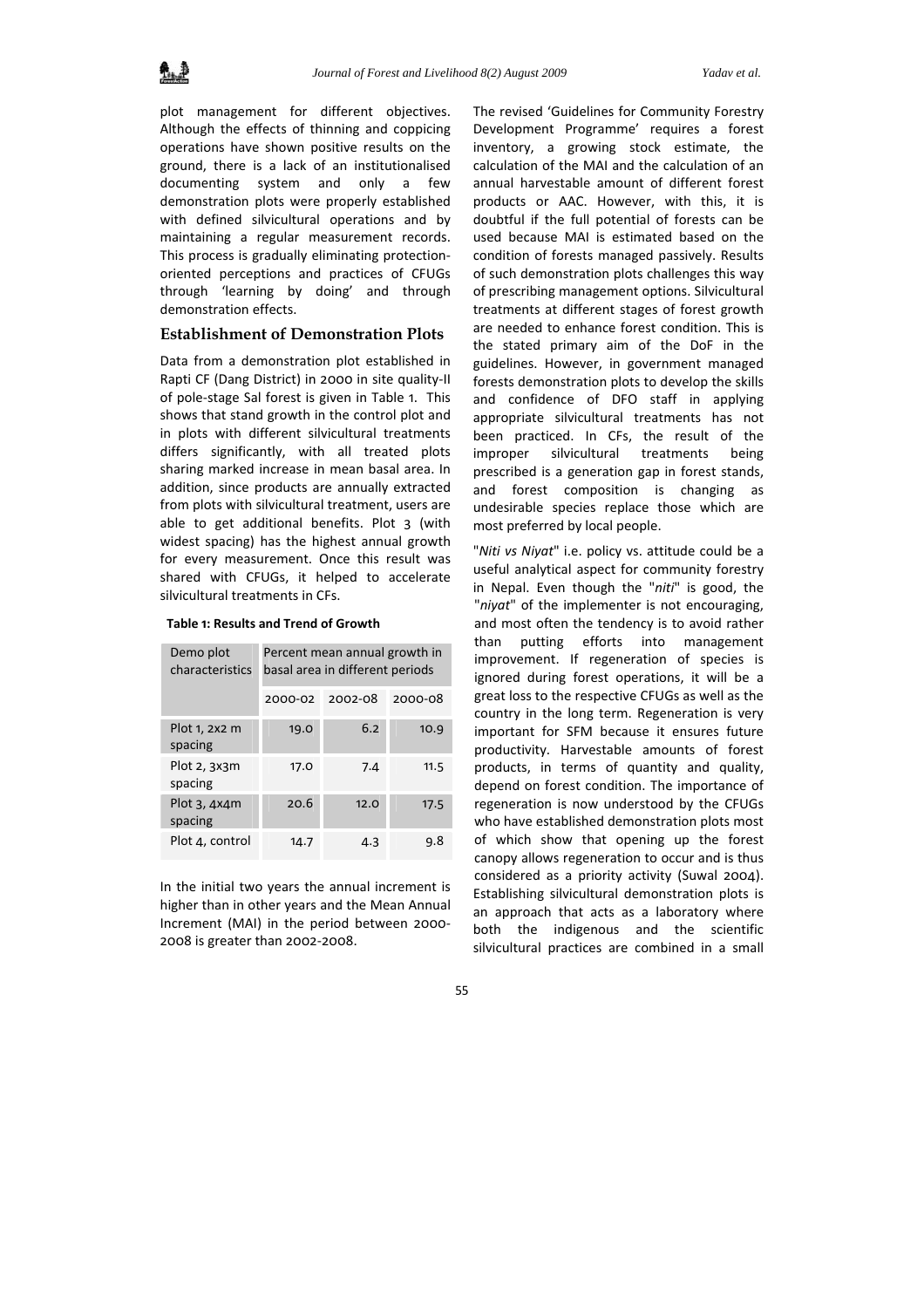

scale learning ground. These demonstration plots will develop the confidence and capacity of CFUGs in silvicultural treatments during management of their CFs. The activities in LFP areas are similar to those proposed by Suwal (2004) and additional focus on prescriptions in OPs for regeneration promotion ensures that they are being properly implemented.

## **Participatory Field Based Coaching**

The CFUGs are obliged to carry out an inventory of their CF to calculate the AAC and include this in their OPs. The idea is to ensure a sustainable harvest within the limits of their annual increment. However, in natural forest the first harvest consists of accumulated timber capital, which might have built up over a long period of time. The CFs of all different conditions are protected and there is therefore congestion because of this accumulated growing stock. The AAC calculated using the CF inventory guidelines is not appropriate in these cases. Unfortunately, due to the limited knowledge and skills of the CFUGs, and insufficient external technical support for them smooth implementation of the OPs is constrained. Consequently, CFUGs face legal and technical problems for securing an optimum level of harvesting and utilisation. The joint action learning team in LFP Mid‐west identified such gaps and made recommendations for addressing them for DoF and at ministry level i.e. in national policy making.

The LFP Mid‐west began the work of demonstrating such results to accelerate active forest management at CFUG level through a participatory process. To ensure wider acceptance the following steps were followed:

- Developed common understanding among stakeholders on active forest management;
- Developed active forest management coaching guidelines and other extension materials such as posters, booklets, etc.;
- Trained field staff, i.e. local facilitators and RP staff; and
- Coached field staff or facilitated active forest management in each CFUG as per coaching guidelines.

Through practice and collective reflection, a 1‐ page user friendly coaching guideline was prepared. This included:

- Selection of a maximum of 30 participants, based on the criteria of inclusion  $-50$ percent women;
- Discussion on the needs and expectations of the CFUGs;
- Analysis of OPs, i.e. identifying the condition of the forest, management objectives of each block and of potential activities;
- Implementation of provisions for silvicultural treatments through mobilisation of users; and
- Monitoring of work: harvesting and forest product distribution and record keeping by the CFUGs.

## **The Role of Non-governmental Service Providers in Active Forest Management**

The present structure and technical capacity of the Department of Forests cannot satisfy the ever‐increasing demand for forest inventory and technical inputs for silvicultural treatments in CFs. This creates delays in OPs revision and handing over of CFs (Kanel and Kandel 2004). The Government takes sole responsibility for providing technical support to CFUGs even though its capacity is very limited. Although CFUGs are legally autonomous organizations which could outsource such technical services, there is no established system for doing this. There is thus a need to involve the NGO sector in the provision of services for CFUGs. This is also consistent with the polycentric approach of governance as spelled out in the 10<sup>th</sup> Plan (Kanel 2004). Accordingly, CFUGs need to be liberalised so that civil society and private sectors can provide both technical and social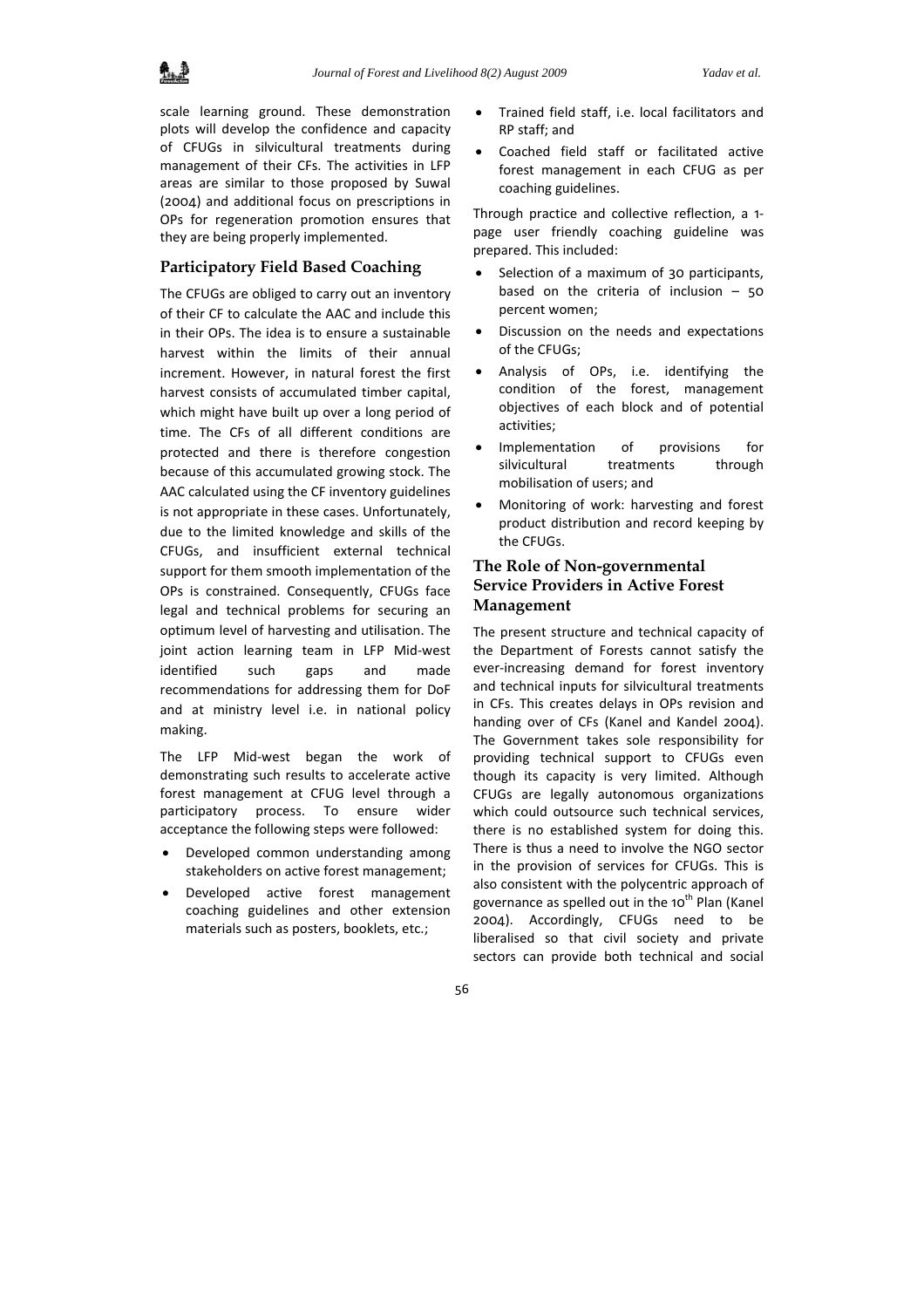services to them. The concept of developing and mobilising LRPs evolved out of this approach. The forestry regulations give CFUGs the autonomy to acquire services from anywhere they want but not all DFO officials recognise this. Some DFO staff are concerned that the LRPs are developed to replace them, but most of the forestry officials in the LFP area are supportive of this LRP approach and LRPs are encouraged to provide services to CFUGs. The LRPs are trained, and able to deliver a very satisfactory level of service. Mr Resham Upadhaya, the Chairperson of Munal CFUG in Rim VDC, Salyan District pointed out that:

*"Our CF OP expired 3 years ago. We made a decision to amend the OP and sent a request to the range post. However, due to their work‐ load and other priority works they could not help us to amend the OP. This year, a trained LRP from our own CFUG successfully amended the OP and the provisions of this OP are now already being implemented".*

## **FINDINGS AND DISCUSSIONS**

Several factors constrain active forest management including: regulatory, institutional, theoretical, behavioral and practical knowledge and skills. We will discuss each of these factors and alongside the new interventions in LFP areas to promote active forest management through harmonising forest inventory, revising existing OPs, improving silvicultural practices and increasing forest product utilisation.

## **The Situation before Active Forest Management Interventions**

Protection oriented forest management has its roots in the control by government forestry institutions e.g. permission is sought from the DFO every year to conduct annual forest operations particularly harvesting. As the blueprint (format‐oriented) operational plans contained only vague options and operations CFUGs were motivated to harvest timber and to sell it outside their CFUGs where transportation was not a problem. They had less interest in regular silvicultural treatments to improve

forest condition. The custom of opening the forest weekly for fuelwood collection is practiced but it is not clearly outlined in the OP. Thus in terms of the current practices for forest product harvesting and distribution, poor households were losing out since if they wanted to collect forest products they had to invest every Saturday for collecting dry branches as fuelwood.

# **Forest Inventory Issues: Reconciling Regulatory, Scientific and Institutional Issues**

The inventory guidelines were revised in 2006. They recommend that 10‐29.9 cm diameter classes are considered as poles. According to the guidelines this entire pole category should be included in the calculation of growing stock and the AAC is prescribed based on the MAI of these which is not technically applicable in most situations. Similarly the guidelines recommend that all stems > 30 cm diameter class fall into the tree category.

The methods for forest resource assessment in the CF should be clearly understood by CFUGs so that they can fully participate in the forest inventory and give their views on forest management options. A 'plot card' was developed so that users could easily understand and define the age of each forest stand, e.g. seedling, sapling, large sapling (*ballaballi*), pole or tree. This is an age gradation method and trees are categorised according to their diameter or girth class (which is different from assuming an even distribution of diameter classes). Such disaggregated information about features of the forest, support recommendations for silvicultural treatments (Yadav 2004). In a workshop, a team of technicians discussed dividing poles into three categories: 10‐14.9 cm dbh (small *ballabali*), 15‐ 19.9 cm dbh (large *ballabali*) and 20‐29.9 cm dbh (poles). Furthermore, the tree category was also been divided into various classes: 30‐40 cm dbh (tree), 40‐50 cm dbh (mature tree) and > 50 cm dbh (over‐mature tree). This descriptive format now provides a clearer picture of the

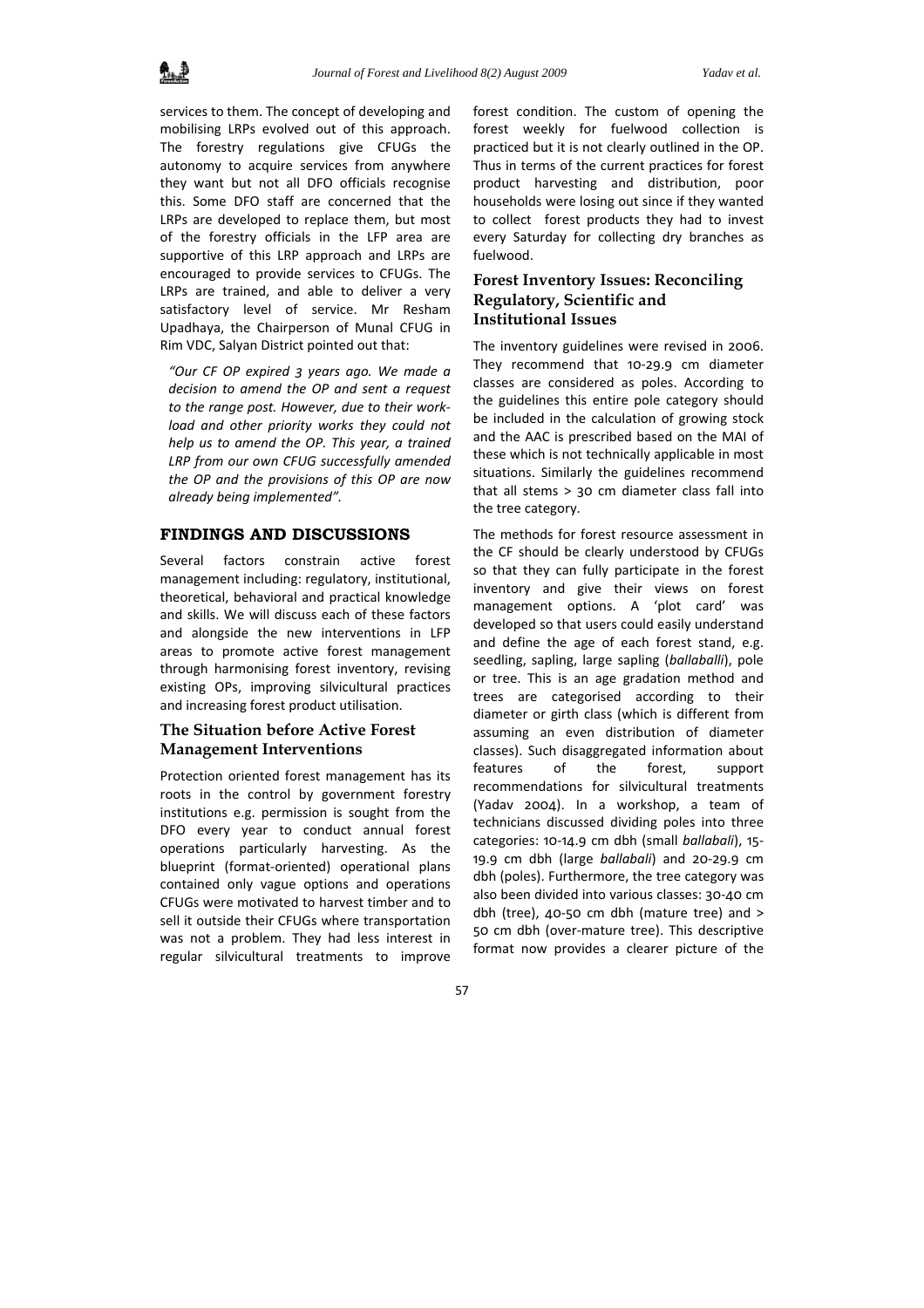

current composition of the forest stand which helps in drawing up site-specific prescriptions. The format was changed after long discussions during the training of DFO staff and LRPs. At the beginning, most of them disagreed with these changes because they implied a different classification system from those approved by the ministry. However, after much discussion a consensus was reached and changes favored these proposed guidelines.

Table 2: Inventory and AAC for Poles and Trees (Makhan Takuri CFUG, Dang Block No: 3) According to **CF Inventory Guidelines**

| <b>SN</b>       | <b>Description</b>                             | Diameter class (cm) and no. per ha |         |                |           |           |
|-----------------|------------------------------------------------|------------------------------------|---------|----------------|-----------|-----------|
|                 |                                                | $10 - 14.9$                        | 15-19.9 | 20-29.9        | $30 - 55$ |           |
| $\mathbf{1}$    | No. per ha                                     | 509                                | 429     | 69             | 135       | 1,142     |
| $\overline{2}$  | Volume per ha $(m^3)$                          | 24.2                               | 42.9    | 28.9           | 160.2     | 256.2     |
| $\mathbf{3}$    | Annual volume increment<br>$(m^3/ha/yr)$       | 0.97                               | 1.72    | 1.16           | 6.41      | 10.25     |
| 4               | AAC $(m^3/ha/yr)$                              | 0.73                               | 1.29    | 0.87           | 4.80      | 7.69      |
| $5\overline{2}$ | Average vol./tree $(m^3)$                      | 0.05                               | 0.10    | 0.42           | 1.19      | <b>NA</b> |
| 6               | No of trees harvested<br>annually stems/ha     | 15                                 | 13      | $\overline{2}$ | 4         | 34        |
| $\overline{7}$  | Time taken (years) for harvest of mature trees |                                    |         |                | 33.3      |           |

*Note:* NA – Not Applicable

Table 3: Inventory Data and AAC for an Even-aged Forest (Gadibarah CF Tulsipur Dang) According to CF **Inventory Guidelines**

| <b>SN</b>     | Diameter class (cm) and no. per ha<br><b>Description</b> |             |         |                |                | <b>Total</b> |  |
|---------------|----------------------------------------------------------|-------------|---------|----------------|----------------|--------------|--|
|               |                                                          | $10 - 14.9$ | 15-19.9 | 20-29.9        | $30 - 40$      |              |  |
|               | No. per ha                                               | 1,800       | 800     | 300            | 100            | 3,000        |  |
| $\mathcal{P}$ | Volume per ha $(m^3)$                                    | 77.27       | 76.96   | 58.88          | 48.08          | 231.16       |  |
| 3             | Annual increment $(m^3/ha)$                              | 2.32        | 2.31    | 1.77           | 1.46           | 7.86         |  |
| 4             | AAC $(m^3/ha/year)$                                      | 1.74        | 1.73    | 1.32           | 1.08           | 5.87         |  |
|               | No of trees harvestable<br>annually/ha                   | 40          | 18      | $\overline{7}$ | $\overline{2}$ | 67           |  |

As shown in Table 2 the inventory guidelines suggest that only 4 trees/ha should be removed annually out of 135 trees (30‐55 cm dbh) per ha. However this would not be enough to reduce canopy density in the block. In other diameter classes congestion will not be reduced sufficiently within the provisions of these guidelines and this will affect tree growth. Similarly, Table 3 shows that only 2 out of 100 trees per ha could be harvested annually under this system – clearly not enough to affect the increment of the remaining trees or to reduce canopy density.

These examples raise questions such as: Can the AAC prescriptions reduce accumulated stock or canopy density? and Do such prescriptions address protection-oriented forest management by CFUGs? The answer to both these seems to be very unlikely. Prescriptions should be based on the existing density of crops in a forest block. As a result, LFP Mid‐west in collaboration with the DFOs and Regional Directorate (RD) have revised and has been practicing a new trees/poles classification system. The prescriptions differ for the first two pole classes i.e. 10‐14.9 cm dbh and 15‐19.9 cm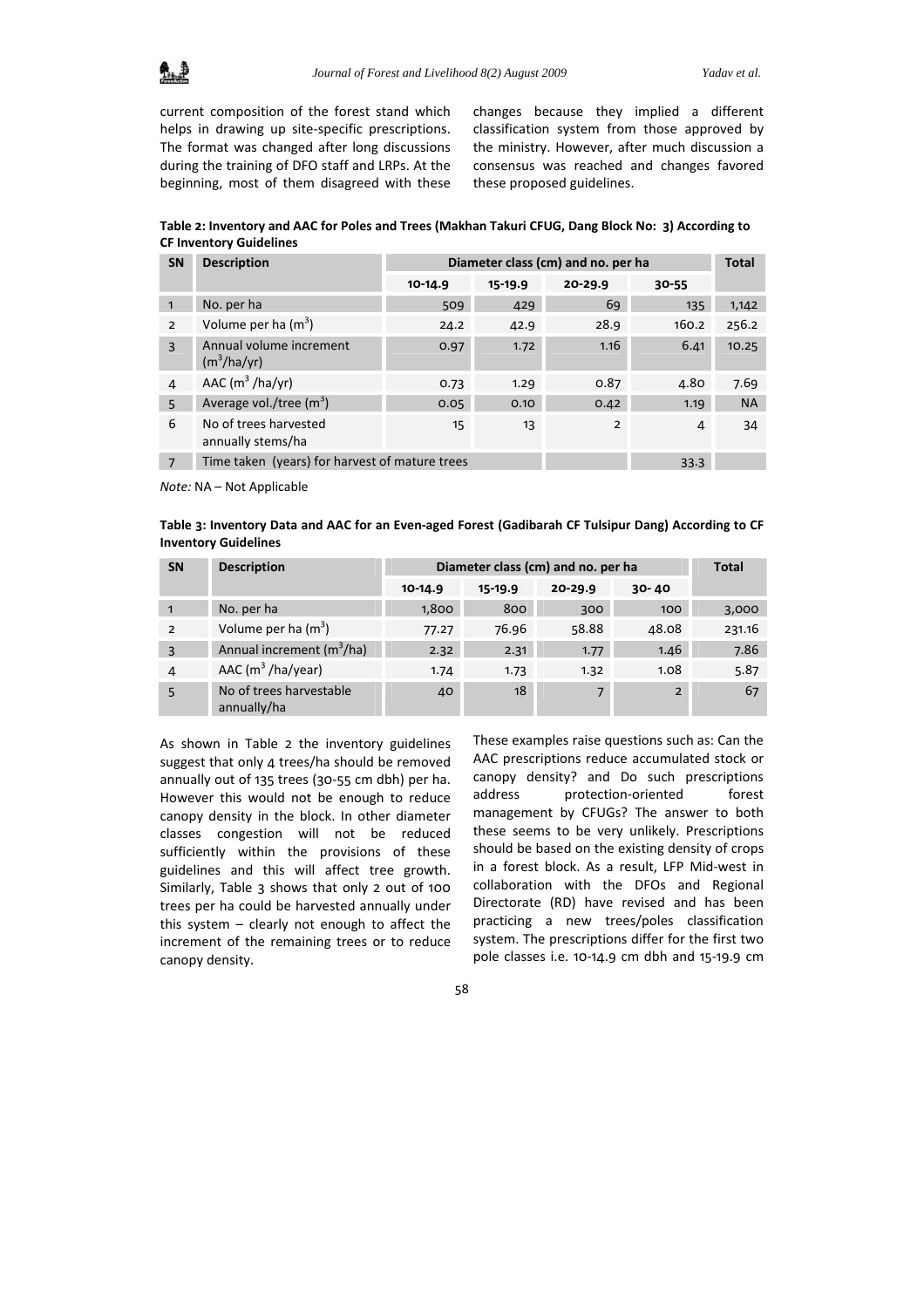dbh (small and big *ballaballi*) and larger poles (20‐29.9 cm dbh). The lower diameter class is considered as being a pole by communities and for these categories, thinning operations are applicable rather than harvest based on the AAC/MAI system for trees and larger pole categories. If there is congestion in diameter classes 10‐20 cm which needs to be removed through thinning, the inventory guidelines do not make this provision. Use of the inventory guidelines also has constraints for mature forest condition as shown in Table 4.

**Table 4: Inventory Data and AAC for Matured Forest, Sarvodaya CF Gadhawa, Dang According to CF Inventory Guideline**

| <b>SN</b>      | <b>Description</b>                           | Diameter class (cm) and number per ha | <b>Total</b> |           |           |        |
|----------------|----------------------------------------------|---------------------------------------|--------------|-----------|-----------|--------|
|                |                                              | $10-14.9$                             | 15-19.9      | 20-29.9   | $30 - 76$ |        |
| $\mathbf{1}$   | No per ha                                    | 610                                   | 20           | 30        | 60        | 710    |
| $\overline{2}$ | Volume per ha $(m^3)$                        | <b>NA</b>                             | 5            | 11.25     | 149       | 165.25 |
| $\overline{3}$ | Annual increment (m <sup>3</sup> )           | <b>NA</b>                             | <b>NA</b>    | <b>NA</b> | <b>NA</b> | 4.95   |
| 4              | AAC $(m^3/ha/year)$                          | <b>NA</b>                             | <b>NA</b>    | <b>NA</b> | <b>NA</b> | 2.97   |
| 5              | Average vol./tree $(m^3)$                    | <b>NA</b>                             | <b>NA</b>    | <b>NA</b> | <b>NA</b> | 2.48   |
| 6              | No of tree harvest annually/ ha              | <b>NA</b>                             | <b>NA</b>    | <b>NA</b> | <b>NA</b> | 1.20   |
| $\overline{7}$ | Time taken (year) for harvest of mature tree |                                       |              | 50        |           |        |

*Note:* NA – Not Applicable

Table 4 shows there is a domination of tree classes and only few smaller diameter classes due to dense canopy. In this case, based on the calculated AAC using the Inventory Guidelines, SFM will not be possible because there will be always be a dis‐proportionate mixture of diameter classes. Since the AAC basically applies to timber production to ensure a sustainable supply from forests which have been systematically managed from the very beginning, AAC based on the existing guidelines cannot be applied to forest which has only over‐ mature trees of accumulated stock with a dense canopy. Mature forests where the annual increment is decreasing because they are close to the physical rotation cannot be managed based on AAC. In this case, over-mature trees cannot be calculated as growing stock and they need to be removed first to allow regeneration to occur.

In addition to the constraints imposed by the Inventory Guidelines, in many CFs to a greater

extent only dead, dying and diseased trees are removed. Although provisions are made in the OPs to extract an AAC, in practice CFUGs harvest even less than that because of their low awareness of the scientific management of CFs and also because they may simply not be allowed to harvest by the DFO.

#### **Outcomes of These Interventions**

In the five Rapti districts, there were a remarkable number of out of date OPs and these were mostly conservative i.e. protection‐ oriented. To improve their quality, area level workshops were organised where such study reports were presented by LFP and the DFOs. The findings of these studies on prescribed silvicultural treatments in OPs was shared with the regional committee of RD, DFOs and LFP staff. After long discussions it was agreed that silvicultural prescriptions to improve forest condition were needed (Box 1).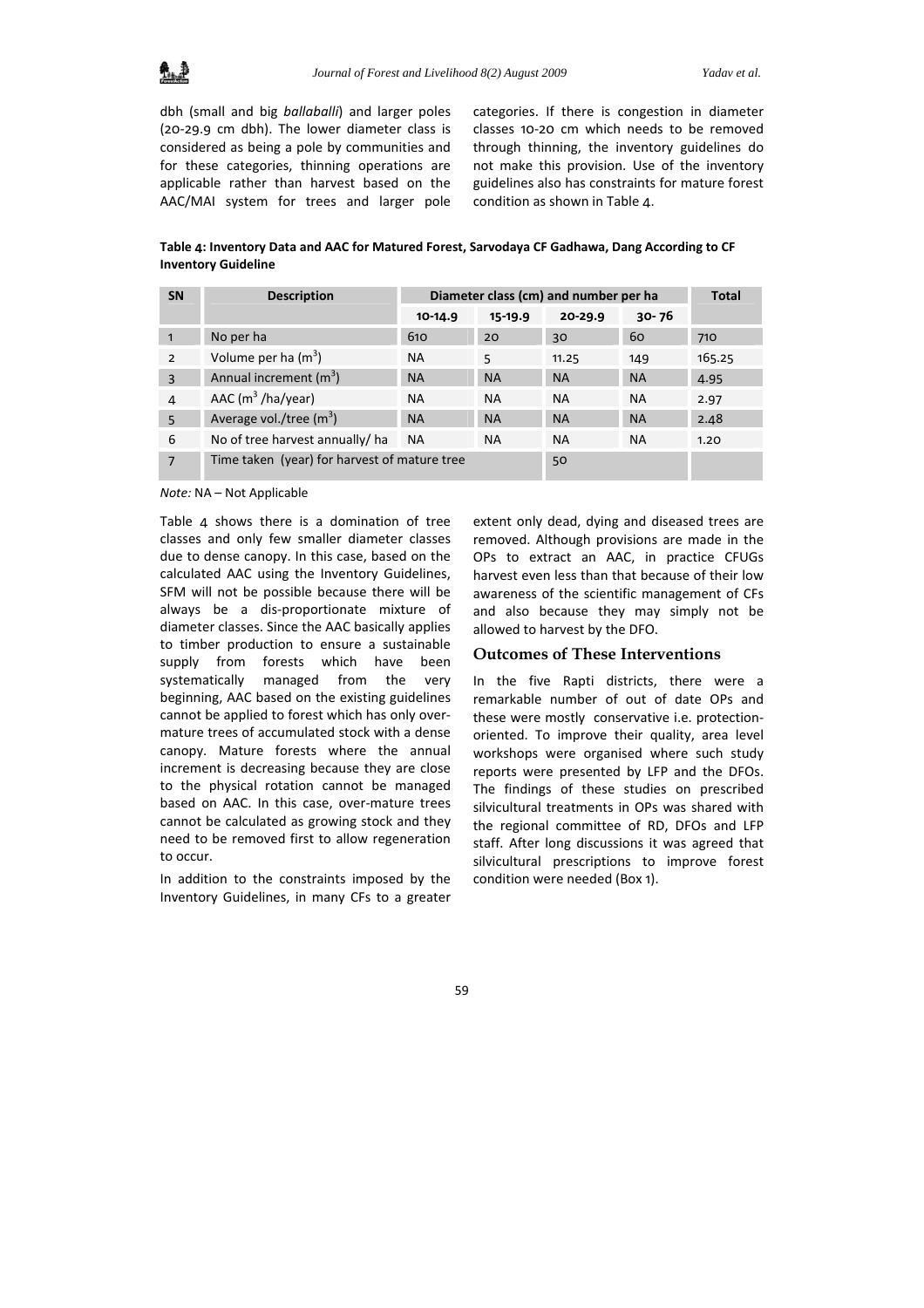#### **Box 1: Strategic decisions made in favor of active forest management**

A meeting was held in February 2006 (2062‐11‐10 B.S.) in the presence of DFOs, AFOs, RTO, and LFP staff from five districts of Rapti zone under the chairmanship of Regional Director (RD) of the mid‐west development region. The meeting recognised that most of the natural forests in the region are unmanaged, and that there was an accumulated yield in the forests. In addition, as they agreed, there was often congestion in every age group or diameter class. To address these issues, Active Forest Management was suggested as an immediate need and they made the following decisions:

- 1. In the case of mature and over mature forests, the current estimation of AAC according to growing stock allows for the removal of fewer trees by which the condition of the forest cannot be improved. To encourage regeneration in such forests, harvesting should be significantly more than the current level of the AAC.
- 2. In the case of pole-stage forest (10-29.9 cm dbh) it is better to remove poles by a thinning operation rather than as part of the AAC of the growing stock.
- 3. In the case of forests where silvicultural operations have not been done earlier, congestion among various diameter classes cannot be removed by harvesting the AAC as per the current growing stock. In such cases, thinning operations should be applied first by defining the stage of the stand which needs to be thinned. Afterwards, the remaining growing stock can be removed according to AAC.
- 4. According to the growing stock, the forest is classified as overstocked forest (high canopy density), medium stocked forest and under stocked forest (less canopy density). One cannot apply a blanket approach for all these situations. The AAC may be more in overstocked forests and there may be no AAC in under‐stocked forest.
- 5. During a forest inventory AAC as per growing stock is prescribed and performed. But in an over stocked forest, congestion cannot be removed by AAC alone. In such forests, final harvesting is given more importance. Similarly, in under stocked forest, harvesting cannot be performed at all. In such forests AAC is not given importance and silvicultural operations are promoted.

Source: Yadav and Acharaya 2005

After decisions had been made in favour of practical prescriptions at Regional Directorate level, a technical committee was formed for all districts in Rapti zone. The committee supports and coaches DFO and NGO staff and assist them The meeting was a breakthrough event for promoting active forest management and the respective authorities in the five Rapti districts have pursued the implementation of the decisions made. The participants realised that CFs can only fulfil users demand in a sustainable way if forests are managed in more organised and active ways. Today, sustainable management of CFs has become a key issue and is a challenging task for those working in the field of CF (Suwal 2004).

The practice of developing practical silvicultural prescriptions in the LFP working area is against the claims of Suwal (2004), who maintained

to prepare practical and simple prescriptions e.g. based on the number and quality of trees that should be removed every year rather than general and complex prescriptions made with a blanket approach.

that sustainable management of CFs is a challenging task for those working in the field of CF. Our experience shows that though the task is challenging because CF objectives are multiple and complex, sustainability can be achieved via the active forest management approach. The result of action research shows that the harvesting in favour of promoting natural regeneration is cheap and successful (Box 2) but it is not yet widely accepted due to the lack of extension.

The arguments behind the active forest management approach are always to promote and emphasize the participation of users in the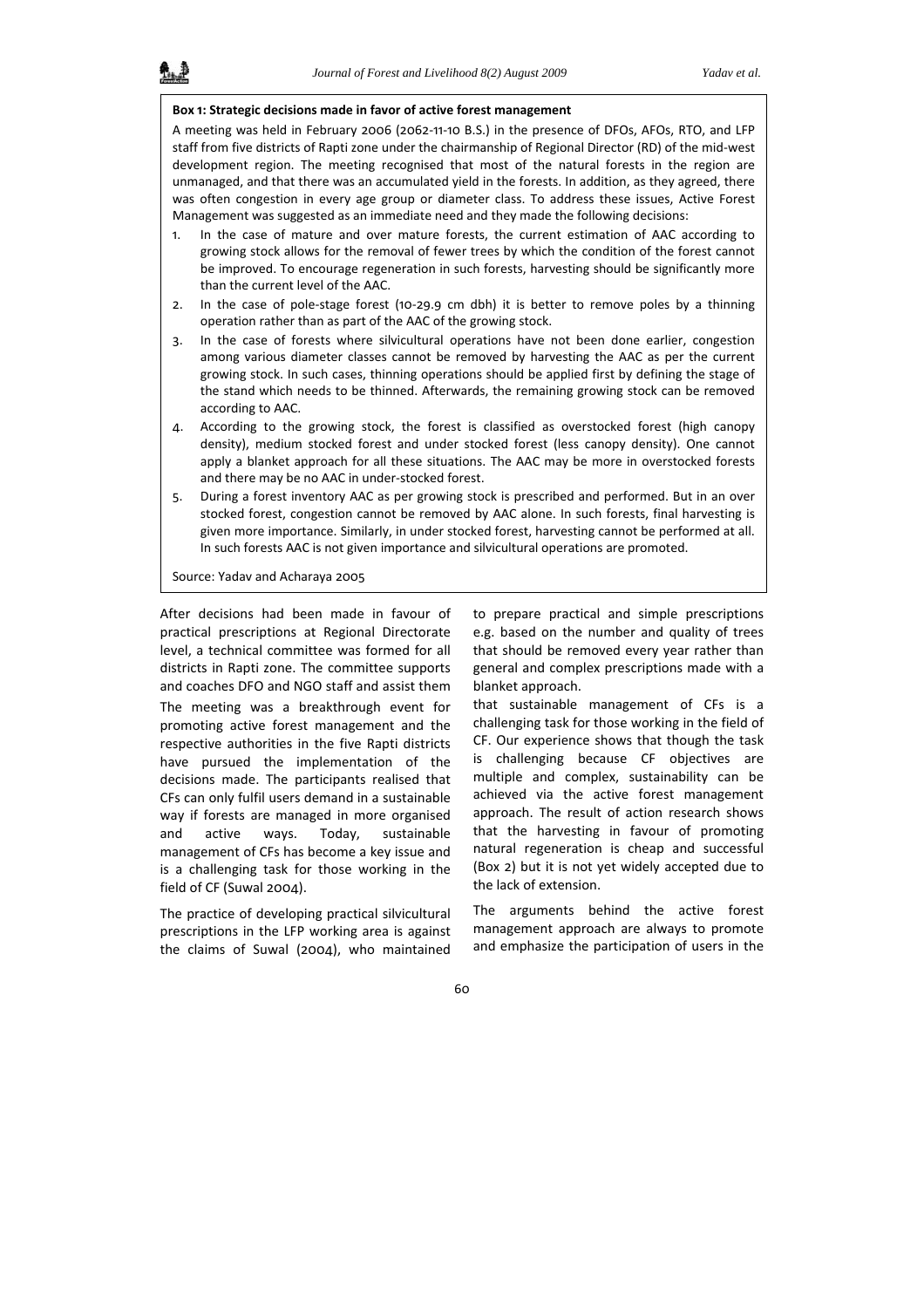#### **Box 2: Silvicultural operation needed for regeneration**

Whether cultivating agriculture or forestry crops, the basic principles are the same. However, the practice of technology is not applied in forestry whereas it is the same farmers that are involved.

One example could be thinning of crops. This operation is required in both agriculture and forestry. Farmers know well the effect of thinning on an agriculture crop such as maize. They sow densely and thin twice before flowering keeping only the best for a high yield.

Nevertheless, this knowledge is not put in practice in the case of forestry. Some farmers become conservative in the thinning operation, because they have never practiced this in forestry. The results may be a 'jungle' and not a 'forest'. In this case there is a need for intervention to apply appropriate silvicultural operations for the regeneration of desirable species.

Source: Yadav 2004

preparation of more production‐oriented OPs. This gives ownership to the users and makes them more acquainted with the process of OP preparation. To fulfil the users forest product needs and to generate income for the CFUGs a simple model of an OP has been developed. In addition to this, increased attention needs to be given to technical training in CF management, especially for Rangers, Forest Guards, LRPs and CFUG members. To accelerate technical work, computer based applications as GPS, GIS and yield calculation tools are used. Several poster and management leaflets have been developed to enhance silvicultural practices towards active forest management.

# **Revising Community Forestry Operational Plans**

The general quality of OPs is low in terms of assessing the resource condition of particular blocks and defining management objectives. Forest management objectives often do not reflect the actual needs of users and supplies from the forest as a result of management prescriptions are normally traditional, superficial and without adequate links to the management objectives of CFs (Suwal 2004). Looking at these shortcomings of existing OPs site-specific plans were introduced. Prescriptions include the considerations of soil erosion control, natural regeneration promotion and improving the growth of the remaining crop.

Though most of the existing OPs are conservative and timber focused, recently

changes have been made in the OPs to include the management of multiple products/services. For example, most newly formed and amended OPs now have provisions for forest resource protection and NTFP management to contribute to enhancing the livelihoods of forest users. Most newly prepared OPs include detailed plans of their resource potentials and users needs are reflected in management objectives. Some CFUGs have biodiversity protection provisions in their OPs and almost all OPs where there are water sources have very clearly mentioned the need to protect water sources as an objective of forest management. In these cases, the harvesting of trees within 50m of a water source is generally prohibited.

#### **Improving Silvicultural Practices**

Natural forests have the potential to deliver multiple environmental and socio‐economic benefits. Proper management increases the productivity of the forest and, thereby contributes to achieving management objectives.

Silvicultural activities that increase the productivity of forest ecosystems, such as timely thinning, can increase forest carbon stocks to some extent. However compared with afforestation/reforestation, the effect of varying silvicultural systems on total carbon stocks is relatively low (Dixon *et al*. 1993). The area of forest under silvicultural treatment is increasing every year and is favoured by more appropriate management objectives and better use of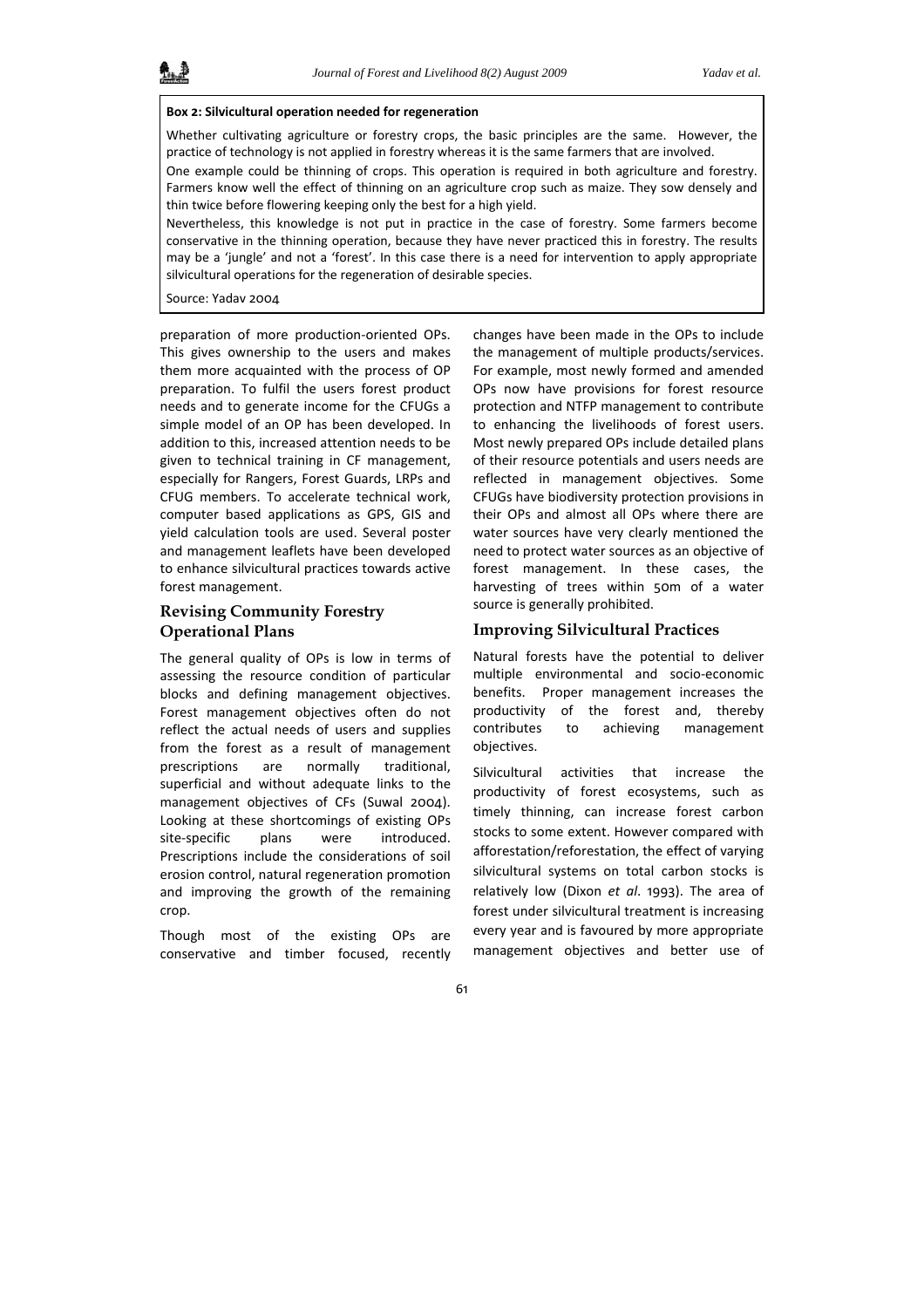forestland. For instance, CFUGs are increasingly emphasising NTFPs management including *jadibuti* (medicinal and aromatic plants and animals), and production of fodder and other products (e.g. hand made paper). The following facts and figures show changes in silvicultural practices as compared to the past:

- The area under silvicultural treatment has been increasing
- The quantity of forest products harvested is increasing
- The prescriptions of OPs clearly outline the utilisation of forest products including their quantity and quality
- There is a focus on forest land use and multiple cropping to address the needs of CFUGs.

The NTFPs management which is also an integral part of OPs includes activities such as identifying and listing the important species and a resource inventory and estimation of the growing stock and a prescription of harvesting procedures etc. About 30 percent of OPs include such innovative provisions. This progress has challenged the claims of Suwal (2004) that almost all OPs are written in a very general way and provide only vague prescriptions about protection of existing NTFPs. Currently most CFUGs are practicing NTFPs management activities in a planned way and according to the potential of their CFs.

The area of forest under silvicultural treatment (active forest management) is increasing. This area has grown from 2,100 ha in FY 2006‐07 to 9,500 ha in FY 2007‐08 in the LFP Mid‐west area. As the practices have changed so forest product supplies have increased and the perceptions of users have also changed. A few years ago, users would say, "we protect the forest like our kids ‐ how can we fell the trees?" Protection was the only motto. Now they are felling trees as prescribed in their OPs and thus, CF management has moved towards active management rather than protection.

In Rapti zone, about 140 newly prepared OPs and about 400 existing OPs have been

amended to include the types of prescriptions drawn up in 2007/08. These have moved beyond perceptions of protection orientation and include elements of active forest management. Now more than 60 percent of CFUGs have very clear and specific provisions for protection and the management of existing NTFPs and many CFUGs are now benefiting from NTFP cultivation and protection. The field based training to identify the harvesting techniques of NTFPs has been very useful.

### **Enhancing Forest Product Utilisation**

Active forest management is an increasing trend resulting in increased harvests. Forest production has increased 5‐fold in the LFP Mid‐ west area over the past 2 years. This increase in products is partially the result of tending operations such as thinning, pruning, weeding and cleaning. Strategic support is provided to field staff (Rangers, Forest Guards and LRPs) and field‐based coaching has been very effective for implementing the operations mentioned in OPs.

Another remarkable change has occured at CFUG level. The CFUGs now realise the importance of their OPs and are following it. This has resulted in CFUGs conducting timely silvicultural operations and has not only increased the availability of forest products but has also reduced collection times particularly in those CFUGs which allow users to collect fuelwood every week. Collection of forest products seasonally as described in the OPs has reduced users collection time. This is particularly beneficial to poor and disadvantaged groups since they can allocate their time seasonally rather than going to the forest every week to meet their forest product needs.

As part of the field based coaching to CFUGs, intensive forest management was piloted in Karri CF of Chailahi VDC of Dang in a forest area of 50 ha. Available forest products are distributed to the users and the surplus is sold commercially from the CFUGs. The resulting income is given in Table 5.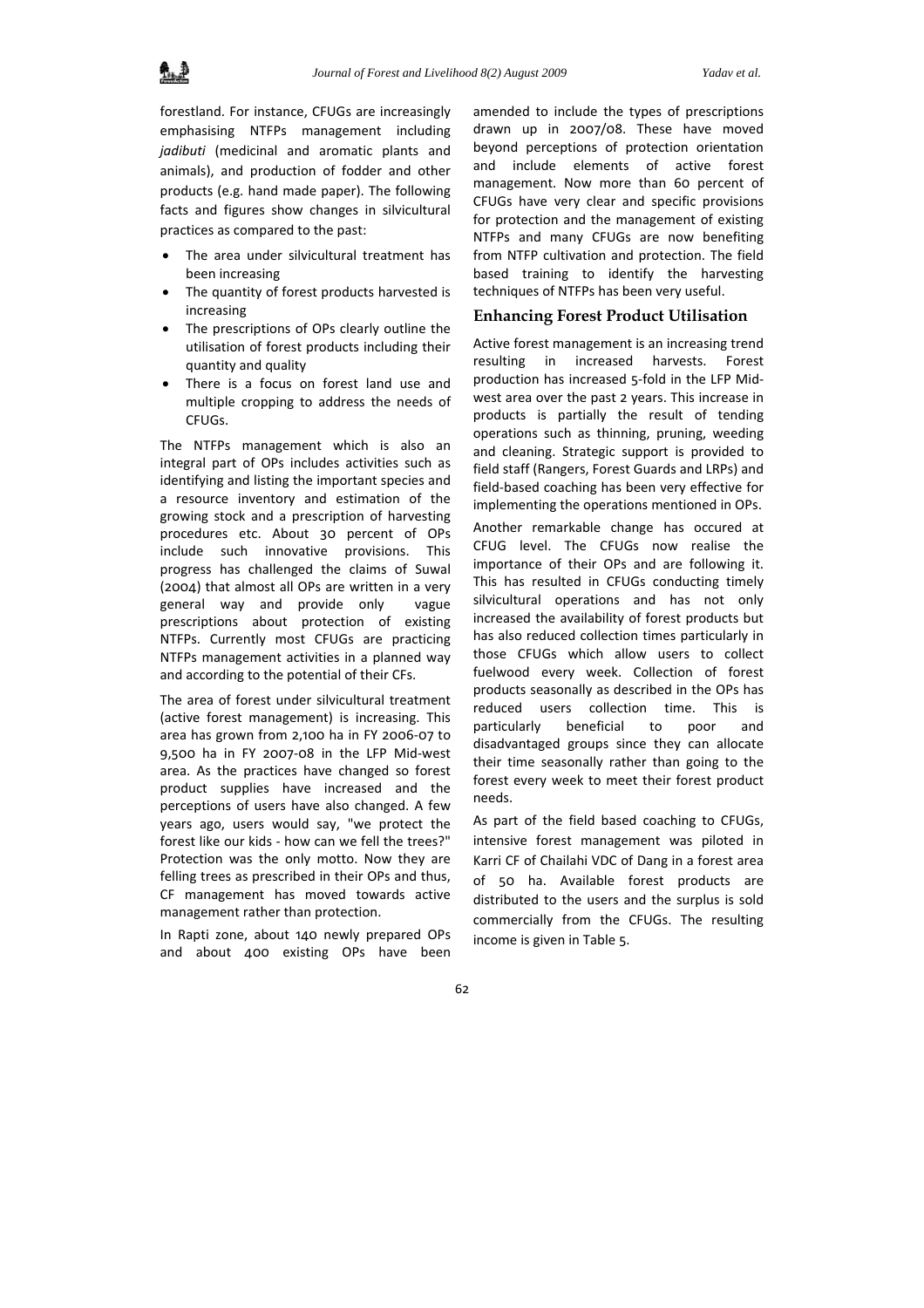#### **Table 5: Income from Forest Operations**

| <b>Type of forest</b> | <b>Within CFUG (NRs)</b> |            | <b>Outside CFUG (NRs)</b> | Total (NRs) |           |
|-----------------------|--------------------------|------------|---------------------------|-------------|-----------|
| product               | Amount                   | <b>NRs</b> | Amount                    | <b>NRs</b>  |           |
| Timber                | 1,508 cft                | 133,629    | 8,909 cft                 | 1,149,000   | 1,282,629 |
| Fuel wood             | 50 chatta                | 87,300     | 60 chatta                 | 139,500     | 226,800   |
| Plough, pole          | 268 no.                  | 28,408     | $\Omega$                  | O           | 28,408    |
| Total                 |                          | 249,338    |                           | 1,288,500   | 1,537,838 |

In LFP Mid‐west area, 654 CFUGs have managed 10,632 ha forest (not including the resin tapping area). The upper four districts show a remarkable potential for forest management under resin tapping which could generate income and employment. Some researchers have shown that micro-enterprises, based on processed forest products, with successful marketing can help to generate employment and reduce poverty (e.g. Scherr *et al.* 2004). But when a cost-benefit analysis was carried out for the LFP Mid‐west area, forest based micro enterprises were the least beneficial enterprises indicating difficulties in competing in the open market.

Proper implementation of active forest management provides a significant source of employment and income generation. However, forest protection has also provided employment to the local poor, particularly the hiring of Forest Watchers. About 70 percent of CFUGs pay forest watchers ‐ but they are usually paid a minimum salary only. Some CFUGs have used the poor households as paid labor for their silvicultural operations and some have invested in forest product collection and transportation. As per Forest Regulations (1995) 25 percent of CFUGs income must be spent on forest development activities.

#### **Overall Issues and Constraints**

From a SFM perspective a number of issues exist which hinder active forest management. These are:

• National level strategies regarding different forest management regimes are not in place for government‐managed forests, high altitude forest management, and community forest management and policy,

guidelines on public/marginal land management etc.

- The CFUGs are motivated to harvest timber to sell out of the CFUGs. There is less interest in annual silvicultural operations for improving forest condition.
- A lack of understanding about SFM amongst forest managers and practitioners.
- A gap between policy and practice resulting in less interaction on technical matters.
- Large patches of forest supply sufficient products so that CFUGs do not feel the need of active management. As a consequence forest composition is changing towards low quality trees.
- The potential of forestry is less realised by general users.
- Protection oriented management practices, a lack of awareness and institutional capacity of CFUGs to carry out active management of their CF which hinders them obtaining the optimum of forest products
- A lack of specific knowledge and skills among DFOs and NGO staff on the value of NTFP/MAPs management.
- The requirement for various environmental assessments imposed on CFUGs if their forest area is more than 200 ha.
- Fluctuation of NTFPs prices, complex marketing and a reluctance by buyers to pay production costs.
- The OPs used as legal documents for the handover of the forest rather than as a
- 63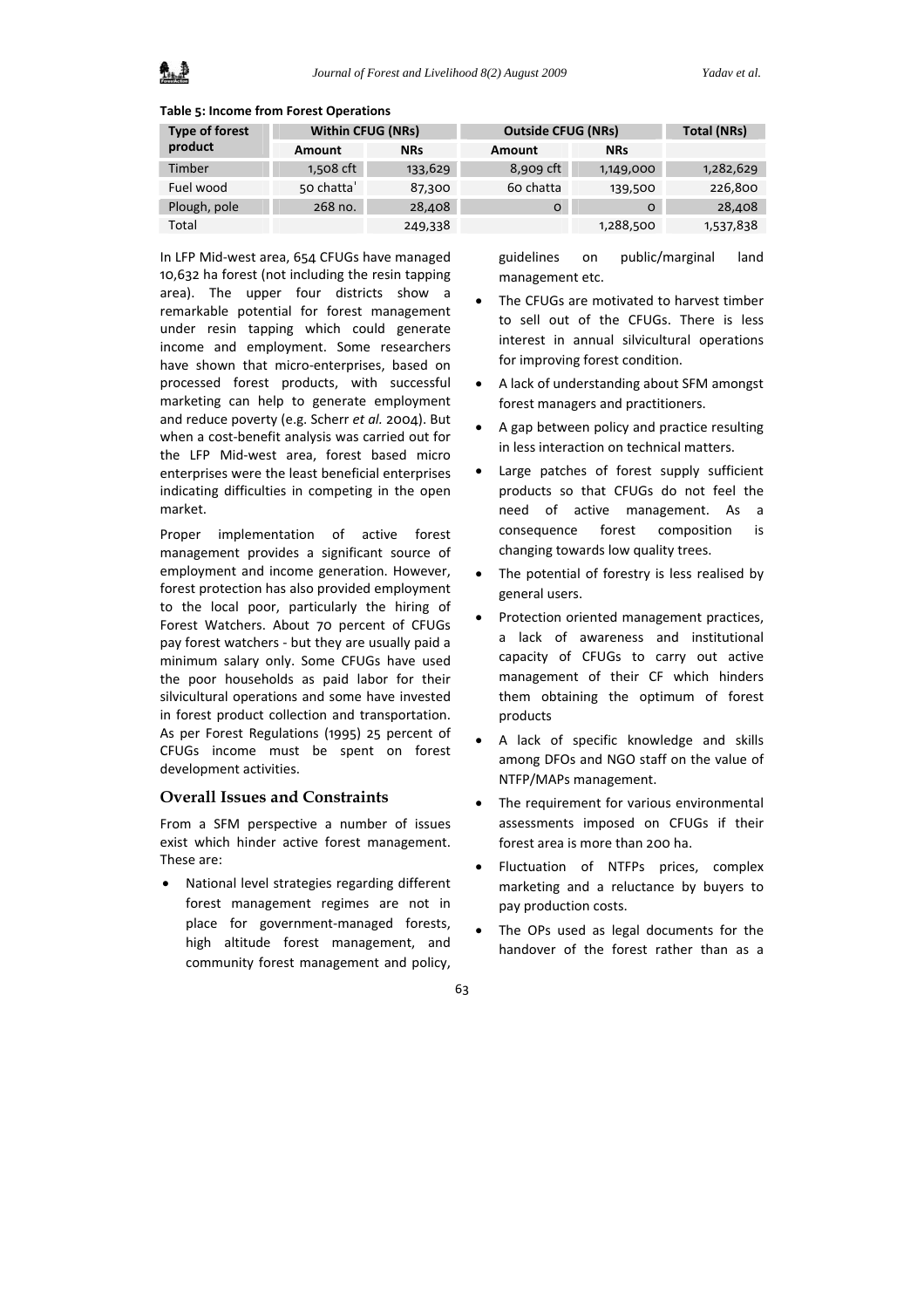working document. As a result, provisions made in the OPs are difficult to translate into practice.

- Double membership of users in CFUGs discourages them to participate in production.
- Provisions in the Inventory Guidelines regarding AAC that are not appropriate for different forest conditions such as evenaged unmanaged forest and over‐mature forest. Contradictions are also seen between the Forest Act and Inventory Guidelines in defining tree quality, timber and fuelwood.
- Inadequate capacity of government staff in the provision of technical services to CFUGs.
- Inadequate capacity of users to practice active forest management. A blanket approach to AAC estimation discourages active forest management.
- Lack of a technical audits i.e. post‐harvest monitoring and evaluation. The incorporation monitoring outcomes in OPs is inadequate.

## **CONCLUSION AND RECOMMENDATIONS**

This paper shows that a shift from passive to active management of CF is possible through developing a SFM strategy. This strategy can act as a guide and provide a joint learning opportunity of the field practice for community groups as well as government and non‐ governmental service providers.

The active forest management approach has been instrumental in changing the protection oriented perceptions and perspectives of managing CFs which were largely being underutilised. This paper has provided examples and evidence that CFUGs, with support from LFP, DFO and civil society groups can undertake improved silvicultural practices and equitable

sharing of forest products. As a result of implementation of the active forest management strategy, some CFUGs have begun to prepare site‐specific forestry plans with clearly defined management objectives and implementation activities for each block within community forests. This has enabled them to reach smaller units of forest and implement effective management beyond the conventional management practice of treating the entire forest as a homogeneous unit. As a result, CFUGs have been able to develop practical and applicable prescriptions for the management of forests based on learning from the field beyond the provisions mentioned in the DoF directives and guidelines.

In addition active forest management has also enabled CFUGs to consider other aspects of forest management such as land use plans, including NTFPs management, biodiversity conservation and water source conservation.

In order to promote this strategy to CFUGs nation‐wide, and to ensure effective application, policy reforms are needed including changes to existing rules and guidelines. The involvement of NGOs (or non government service providers) has been highly effective to support CFUGs not only to promote active forest management, but also to provide social mobilisation support to encourage users to get ready for active forest management. A few specific lessons from these experiences are outlined below:

- The CFUGs are enthusiastic to practice active forest management once they are convinced that they need to move beyond their traditional perceptions and practices.
- Existing policies and guidelines can be taken as opportunities for learning. At the same time there is an opportunity to develop practical modifications of existing sets of policies and guidelines. This can be achieved by working together with GoN bodies.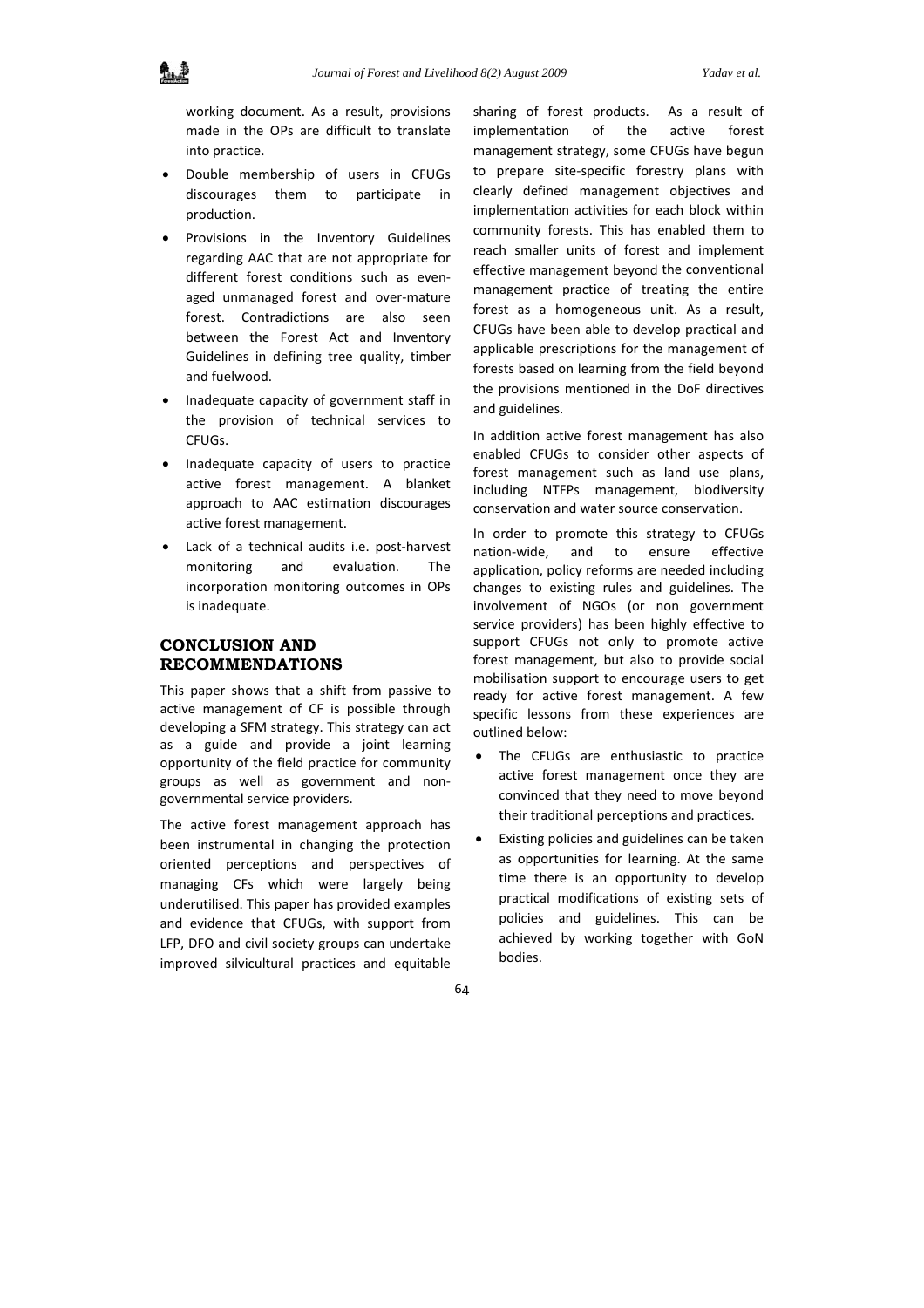

- For commercial and sustainable supply of forest products from CFUGs an active forest management approach is needed.
- Existing human resources in the DoF are not sufficient to facilitate active forest management and LRPs are critical to fill this gap.

Recommendations for further improvement are given below:

- The CFUGs should be provided with enough support and room to promote active forest management effectively.
- Lessons and suggestions from field level experiences should be widely shared and used to revise existing policies and guidelines.
- Results of various demonstration plots and action research plots need to be widely shared and disseminated.
- Documentation of best practices and dissemination of these at different levels is important to up‐scale such innovations
- Development of simple innovations and technologies are needed to ensure their wider adoption by CFUGs and other stakeholders.
- Opportunities for regular updates of knowledge and skills from field staff and service providing agencies are needed to improve the quality of OPs and their effective implementation.
- Support for enhancing commercial production from CFs is needed to increase income and employment and to stimulate active forest management

#### **REFERENCES**

**Acharya, K.P.** 2002. Twenty‐four Years of Community Forestry in Nepal. *International Forestry Review,* **4**: 149‐156.

**Branney, P. & Yadav, K.P.** 1998. Changes in Community Forest Condition and Management 1994‐1998: Analysis of Information from the Forest Resources Assessment Study and Socio‐ economic Study in the Koshi Hills. Kathmandu, Nepal: Nepal UK Community Forestry Project. Project report G/NUKCFP/32.

**Dixon, R.K., Andrasko, K.J., Sussman, F.G., Lavinson, M.A., Trexler, M.C. & Vinson, T.S.** 1993. Forest Sector Carbon Offset Projects: Near Term Opportunities to Mitigate Greenhouse Gas Emission. *Water, Air, and Soil Pollution*, **70**(1‐4): 561‐577.

**Kanel, K.R. & Kandel, B.R.** 2003. Community Forestry in Nepal: Second Generation Issues. CF Bulletin, 10. Kathmandu, Nepal: Community Forestry Division.

**Kanel, K.R.** 2004. Economic Impacts of forest Policy Changes: Perspective from Nepal, *a Paper Presented in a Workshop at Indian University*, Bloomington, USA.

**Nurse, M., Tembe, H., Paudel, D. & Dahal, U.** 2004. From Passive Management to Health and Wealth Creation from Nepal's Community Forests. *Proceedings of the Fourth National Work‐shop on Community Forestry*, 4‐6 August, 2004. Kathmandu. [pp 127‐135]

**Scherr, S.J., White, A. & Kaimowitz, D.** 2004. A New Agenda for Forest Conservation and Poverty Reduction: Making Markets Work for Low‐income Producers. *Forest Trends*, Washington, USA.

**Shrestha, K. & Amatya, D.** 2000. Protection versus Active Management of Community Forests: In Community Forestry in Nepal. *Proceeding of the Workshop on Community Based Forest Resource Management,* Nov 20‐ 22, 2000, pp 3‐17, Joint Technical Review Committee, Kathmandu, Nepal.

**Suwal, M.R.** 2004. Silvicultural Demonstration Plots‐means to Promote Community Based Silviculture Management in Community Forests, a *Paper Submitted for the Fourth National Community Forestry Workshop,* 4‐6 August 2004, Kathmandu, Nepal.